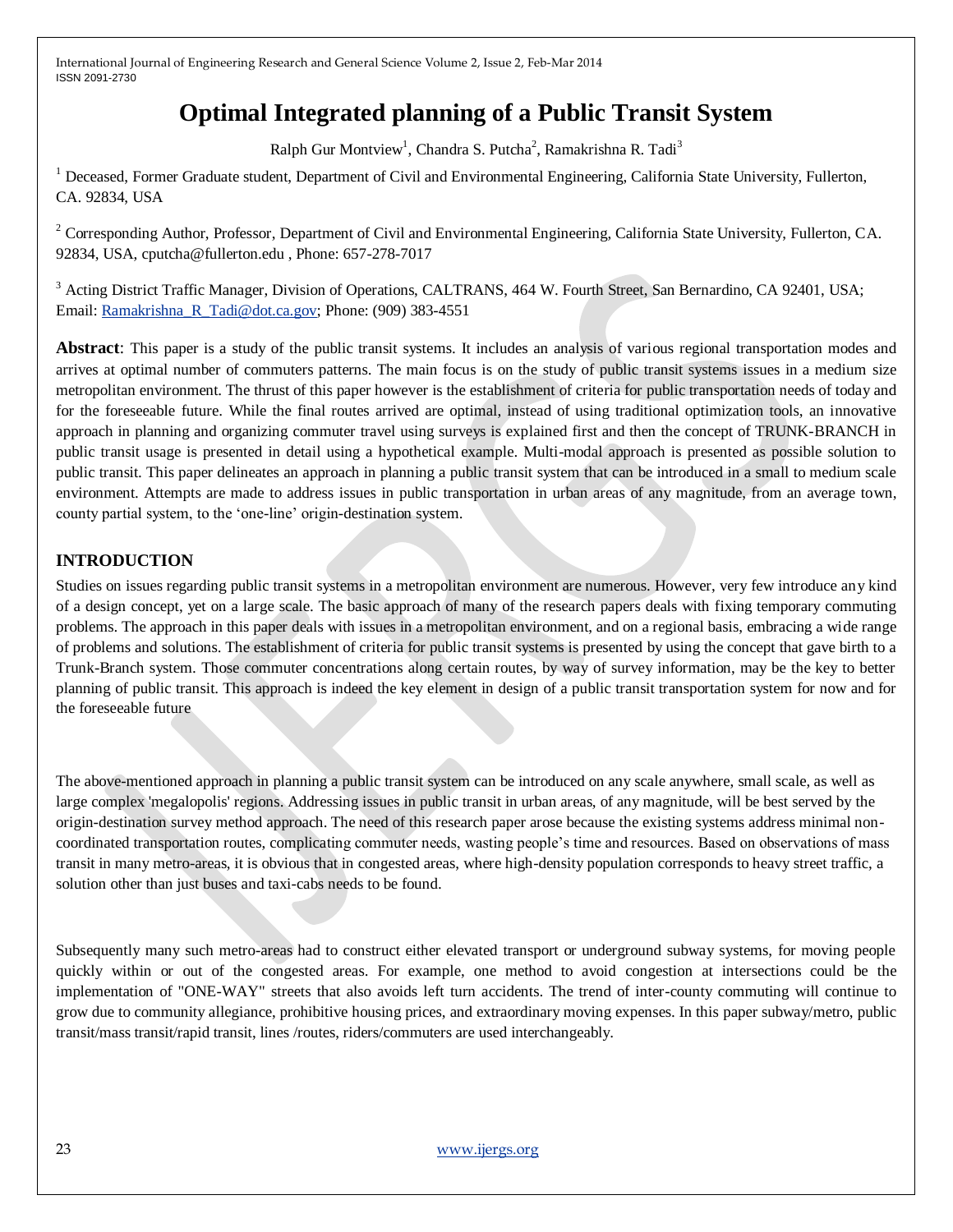## **STUDY OBJECTIVES**

This paper attempts to demonstrate an innovative approach in public transit design. No design of an actual system is provided however, except suggestions wherever appropriate. The main idea for our paper originated and prompted by the Orange County (O.C.) California bus system.

## **LITERATURE REVIEW**

An effort has been made regarding transit design to locate trends similar to Trunk-Branch (T-B) design approach [9, 11]. The closest came to be the "feeder" method, or bus lanes that share a common traffic route, referred to as "trunk". Most of the research papers do not address the issues of a basic design approach at all [3], nor the actual implementation by way of modes, multimodal systems based on a design, rather most of the papers deal with operational issues [3, 5]. Some of the research papers are sponsored by the bus industry promoters [1, 6, 7, 8, 11]. Public transport studies reviewed include primarily existing large systems. There is no consistent existing method that fits into T-B model. Many papers deal with surveys, except that some utilize U.S. Census information, seeking auto-less poor people, some relying on samplings, others on phone interviews, and or casual street survey, or any guessing techniques. Some research deals with car-bus accidents [12], frequency of stops, and idling engines which increase air pollution [8]. All transportation planning efforts in the U.S. under federal rules start with a multi-modal approach within a wide study corridor. Many studies – especially those assuming Bus Rapid Transit (BRT) or Light Rail (LRT) as an option – develop trunk-branch alternatives and have bus feeder services.

The authors of this paper believe that there is a growing demand for public participation in decision making as well as concern for safety and pollution issues. A primary factor regarding commuting and other uses in mind must be what's in the public interest. In addition, public transportation must provide maximum commuting possibilities to reach any destination, not only to work within a metropolitan area but also to the full satisfaction of the public.

## **METHODOLOGY**

The concept, introduced herein, addresses an innovative approach, the process of which will be explained in the paragraphs that follow. Contrary to the present existing political scenario, which is to satisfy special interest groups to some extent, this research paper describes a simple method, by involving the general public to its maximum. Mass transit, as some identify correctly, its importance should originate with the public. The paper describes in detail how to obtain information from commuters. First we employ the SURVEY method on a low budget approach. Next is the description of the "Trunk-Branch" concept and design sequence. Analyzing data obtained from the public is the basis as it helps in commuter problems" solutions and then coming up with a "Dynamic Master Plan" which is essential to create and establish a range of transit solutions. The project is a guide for design, but it is not an actual means of implementation. Hence, this paper does not deal with detailed design of subway, or elevated systems; however, it introduces the three modes of public transit.

## **TRUNK-BRANCH (T-B) DESIGN SEQUENCE**

T-B is a three-part design concept, components of which are:

- 1. Commuter surveys to establish a database
- 2. Trunk-Branch calculations and configurations
- 3. Dynamic Master Plan (DMP)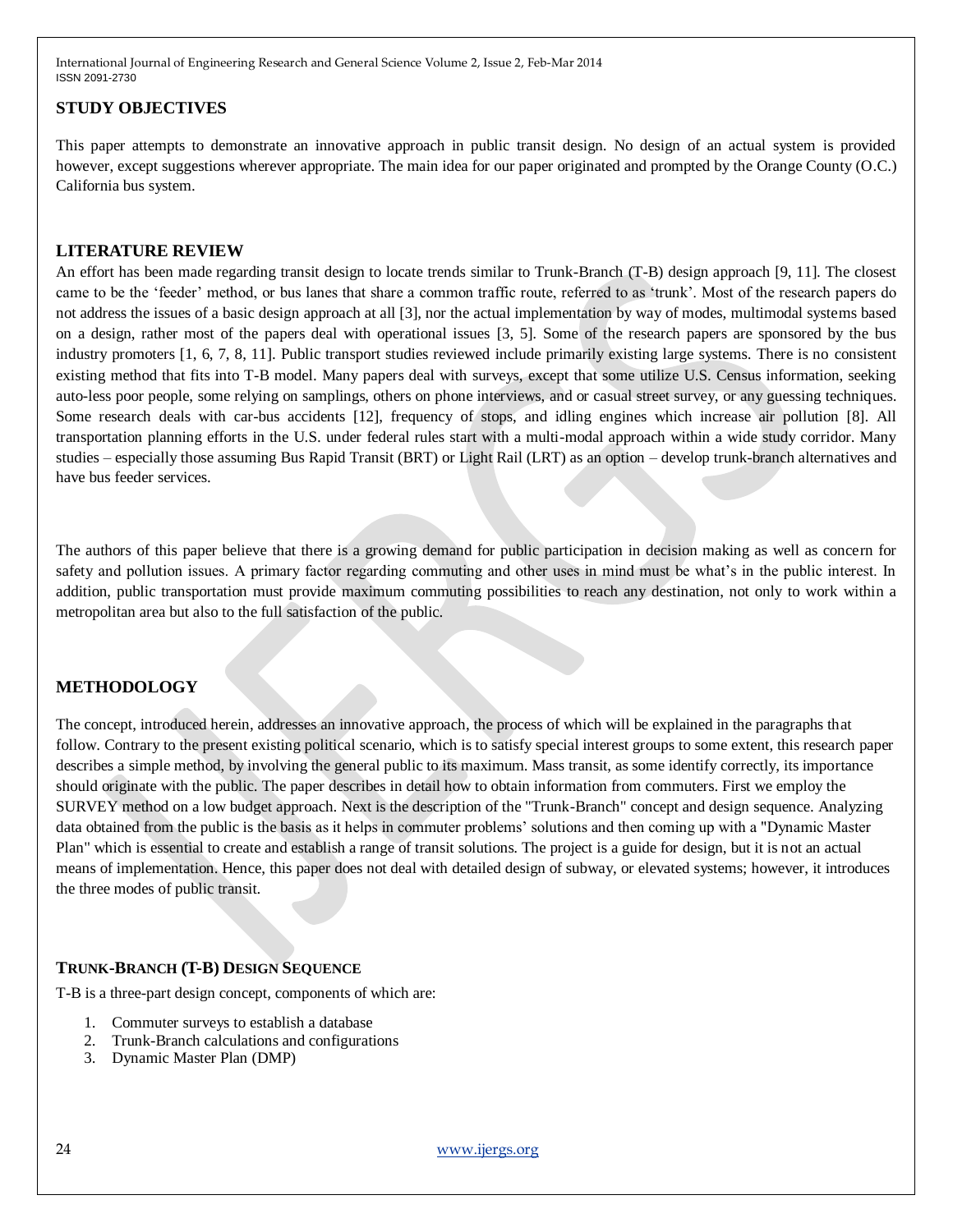#### **COMMUTER SURVEYS**

Surveys provide a systematic approach. Public participation is critical. Steps in organizing surveys needed for public transportation may be overwhelming, nevertheless possible. Surveys are conducted to find out commuters" needs, (commuting by train, bus, etc.), and these are as good as people"s intentions. Surveys, while voluntary, must be strongly encouraged. Surveys should be conducted everywhere, including schools (elementary, high schools, colleges), places of work, clubs, organizations and cultural centers. Surveys can be conducted in worship sites (churches, temples, mosques, etc.), and shopping centers, government centers, neighborhood centers, and any location where people gather. It does not make any difference what people use to move around, it is the need to know the facts for future consideration in planning road-networks and public transportation. The survey method description is a low budget deal; it can be conducted periodically, and is of enormous benefit.

#### **Survey Instructions**

Surveys are usually conducted in person, however surveys can also be conducted using carton boxes filled with forms and displayed in public places (sample form shown in Figure 1). First, ask people politely to fill out a form as instructed. Instructions to prospective commuters should include the following as a minimum: fill in for every trip that day, for each separate segment, per week that month and as many cards as needed for the current month only. Each month will be indicated by a different color for ease of identification. A method of transportation means how one gets from here to there, by bus, by car, on foot, bicycle, train, etc. Hence, by indicating one of the above means of transportation can help in identifying public needs. Any comments should be written on the back of a card. Survey data-base should provide a baseline for future critical decisions. Of interest are the additional participants in the SURVEY who are the population dispersed in and outside of metro-areas. This is to determine the density of commuters on segments of streets and roads everywhere, each and every month. That includes cities, county, regional centers, etc. The tendency and patterns of a commuting public can then be examined, and thus only by way of the survey method, as suggested above.

| Please indicate major street intersections of trip origin and destination<br>(No name or address required) |  |  |  |  |  |  |  |  |  |
|------------------------------------------------------------------------------------------------------------|--|--|--|--|--|--|--|--|--|
|                                                                                                            |  |  |  |  |  |  |  |  |  |
|                                                                                                            |  |  |  |  |  |  |  |  |  |
| Please check one:                                                                                          |  |  |  |  |  |  |  |  |  |
| Time of trip: am (morning) noon (midday)<br>pm (afternoon / evening)                                       |  |  |  |  |  |  |  |  |  |
| Driving alone $Diriver + passenger$                                                                        |  |  |  |  |  |  |  |  |  |
| Driver $+$ multiple passengers                                                                             |  |  |  |  |  |  |  |  |  |
|                                                                                                            |  |  |  |  |  |  |  |  |  |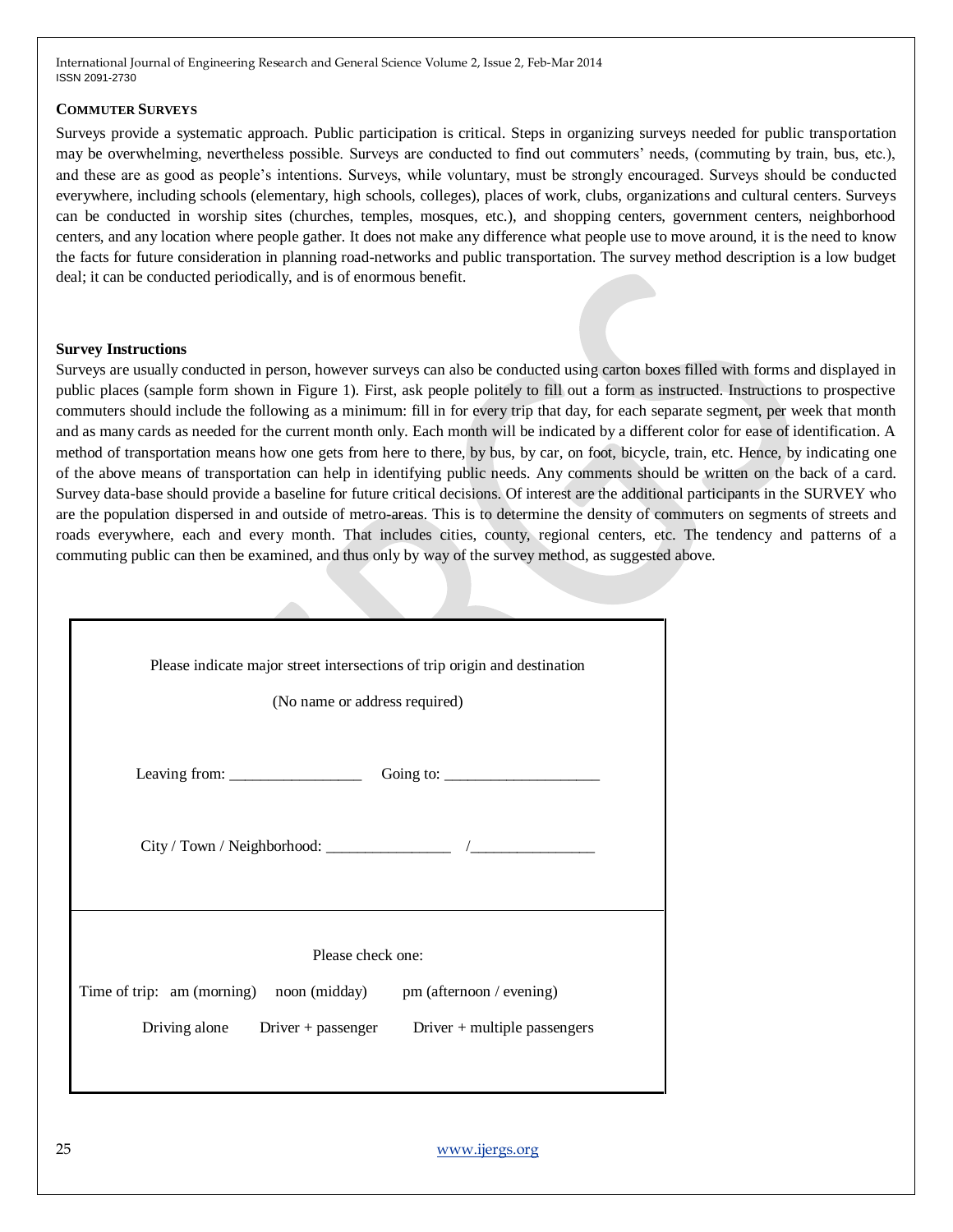| Means of transportation (please circle): |  |                     |  |  |       |      |                                              |  |           |
|------------------------------------------|--|---------------------|--|--|-------|------|----------------------------------------------|--|-----------|
| car<br>other                             |  | truck bike bus taxi |  |  | train | boat | walking jogging                              |  | cable car |
|                                          |  |                     |  |  |       |      | Please add comments on the back of this card |  |           |

**Figure 1**: Sample Commuter Survey Information Card

It is imperative that critical that those all who commute any distance in the metropolitan area participate in the periodical surveys. Every effort must be made to maximize participation of the public that will yield a better view and understanding of the needs, and consequently a better basis to work with to construct a more valid "Trunk". It is the civic duty to help in planning a better public transit system. More data with public assistance will result in creating a more reliable data base; it will show people movement patterns (individual or group) in a particular segment and also on a wider scale. Any other survey methods like sampling methods provide a trend while T-B surveys indicate public needs. The authors are fully aware of some of the caveats and limitations of the sampling techniques used in this study such as non-randomness, lack of consistency for filling the forms as well as duplicates from the same person.

#### **Trunk-Branch (T-B) Concept**

The "Trunk-Branch" concept is based on a principle that any line originated at some point must have a destination, i.e. a terminal point. Any such line may run parallel to any other line (in vertical view, or by way of overlay). The implementation of this simple principle in a transportation network, where transit routes are of concern, allows route design that include, for the sake of speedy transit, selective express lines. This creates somewhat an advantage over existing route outlines (like bus routes crossing each other) as generally depicted by various bus companies schematics on their schedules.

T-B is based on results from analyzed survey data, and by manipulating any possible routes; it is therefore the surveys that are the essence of T-B. A number of possible T-B models may emerge as a result of available data. It is important because it shows where there is a concentration of prospective ridership, and therefore merging routes from branches. Thus T-B helps in resolving design matters in public transportation. The advantage of T-B configuration is that it allows the formation of express lines, or a combination of "express-local" service. It lends itself best for an implementation of a true rapid transit system, (i.e. express or quick) for transportation of people. The T-B based design system benefits more riders as more public vehicles (bus or train) frequent the 'trunk', and thus serving the commuting public better. T-B is therefore providing a lead to an overall design for a comprehensive public transit system. It does not determine the medium of transportation to be instituted, rather the trend of population movement across a county, within a county, or outside the limits of a county.

The characteristics of T-B are that a branch is not considered a feeder, rather is an extension and a tree-like branch of a trunk. Secondly, branches merge into a Trunk, and then split back into branches where appropriate (see Figure 2). T-B is a demand oriented approach concept. It reflects the pattern of a commuting environment.

## 26 [www.ijergs.org](http://www.ijergs.org/)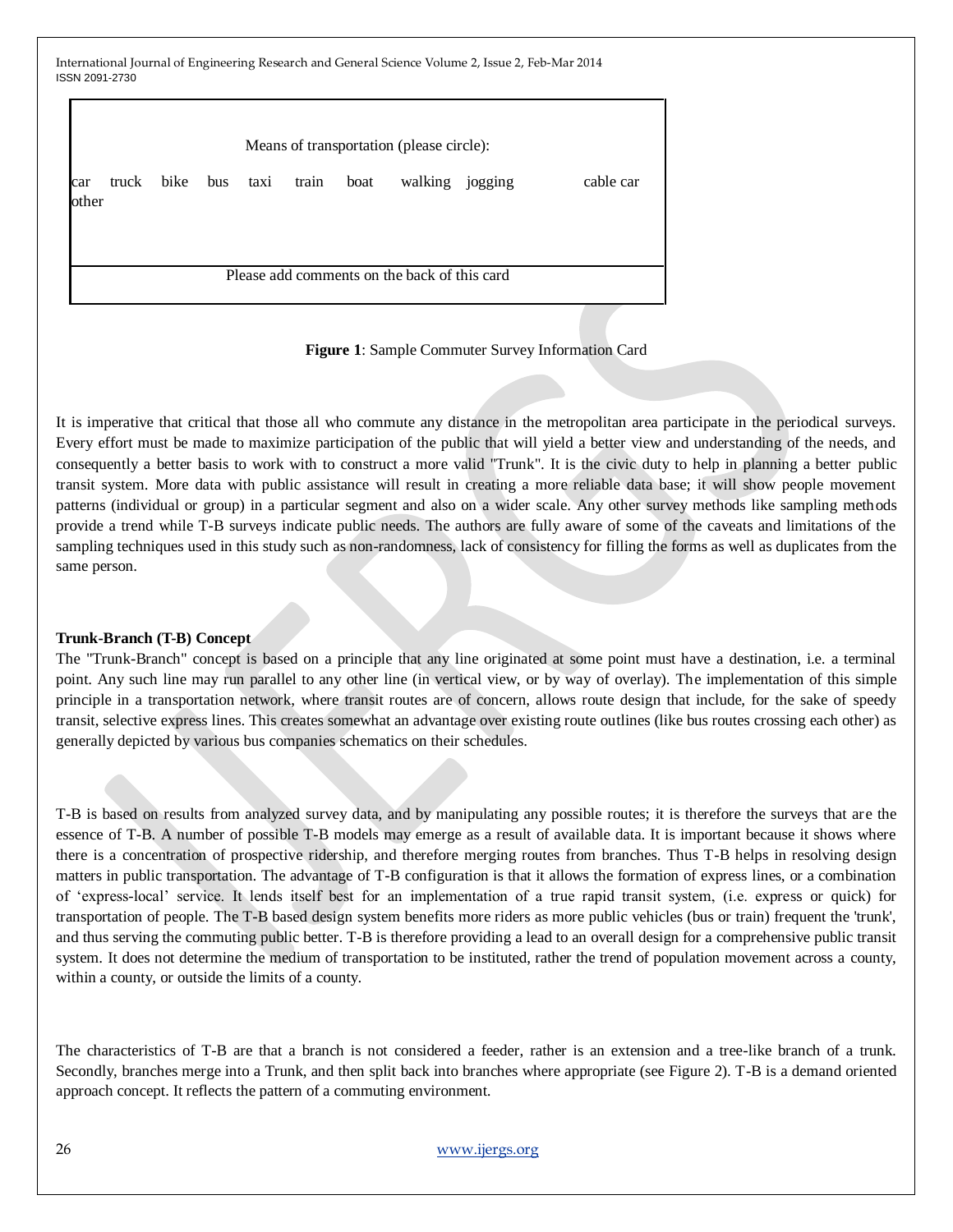

**Figure 2**: Trunk-Branch concept development illustration

Note: Overlapping, merging "Branch" segments become a potential "Trunk" by adding up the number of commuters based on the surveys, and expressed here in color (shades of gray to

black); Any color shade does NOT represent commuters, but a range of numbers (i.e.,commuters); Lines represent streets/roads; The concept of "Direction" in reality works both ways, i.e. people commute in any direction.

#### **Defining T-B Network Procedures**

T-B is unique in its approach by defining "Nodes" at 2 points and its possible direction, confined to existing conditions, or by default, i.e. entering a desired X "Node" value. That is important to state because most major street intersections are preferred. For instance, transit cannot be provided to a cul-de-sac. Trunks do not necessarily reflect modes of operation; however, they are best suited for rail systems. They benefit more riders (sub-trunk – frequent riders) thus better serving the commuting public, as more public vehicles (bus, train) frequent the 'trunk', and thus leading to an overall comprehensive design of a public transit system.

#### **Processing of a Commuter Record**

A preprocessing procedure may be used to convert intersection data to Global Coordinate System values, as defined by surveyor"s maps, and confined by taking Global Positioning System (GPS) readings. A node "N" is predetermined, based on default value, namely (x, y) coordinates of an intersection. Each defined 'Node' may have up to 3 possible outgoing attributes as indicated by node in-out arrows (see Figure 3).**.**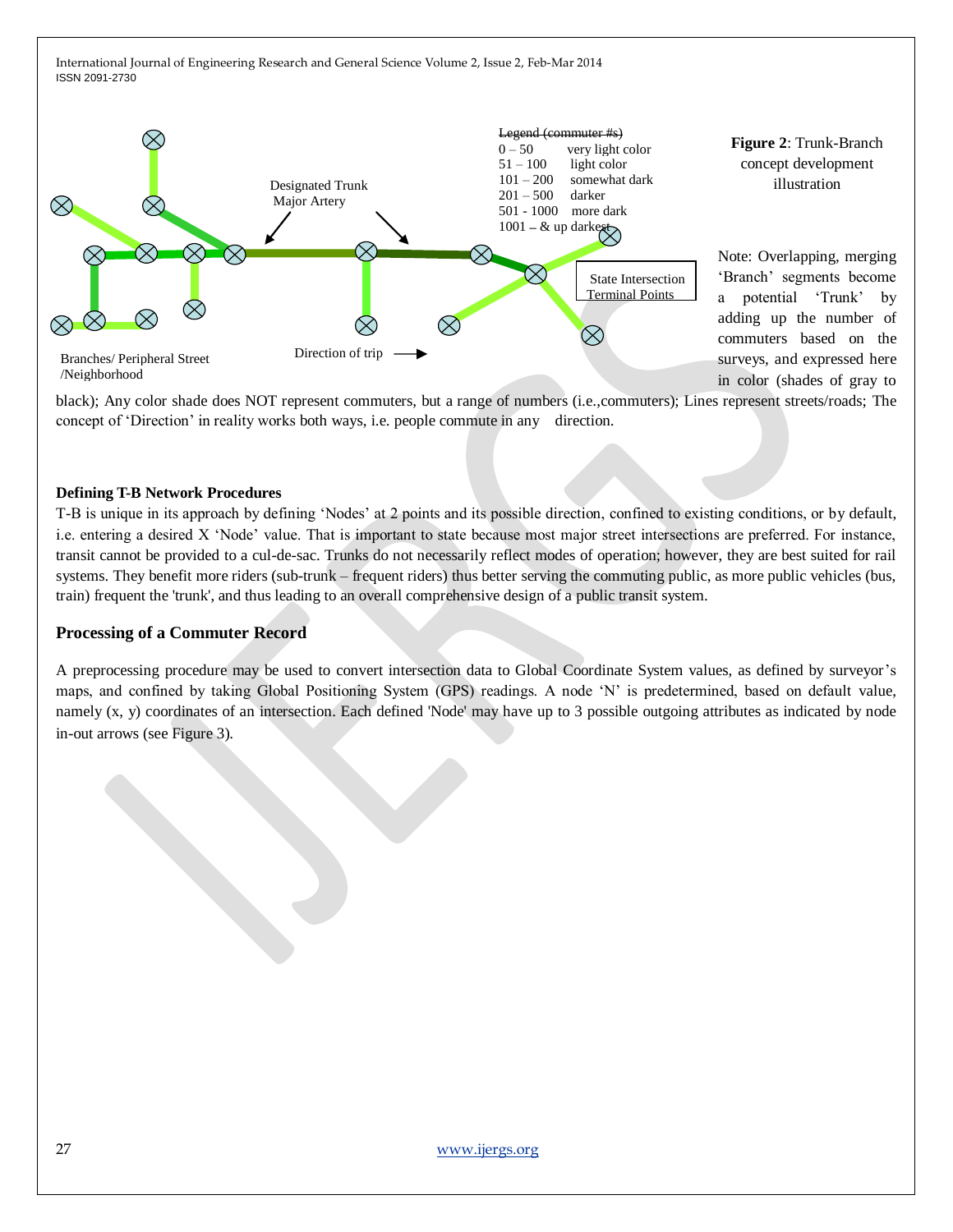



T-B is a class of its own. For clarification purposes a general case is presented here. For the purpose of T-B design, intersections are defined for convenience as conventional nodes. As indicated earlier a 'Node' identifies an intersection, or landmark, or point of interest, and is assigned a pair of coordinates  $(x, y)$ . The number at the node for example 18,17,(35) where left number represents added commuters at that point (i.e., "N"), and that in

parenthesis is the sum of commuters at that point at a particular time. This is done for each and every commuter record processed (Figure 4). The whole operation is internal and according to an algorithm. Therefore the calculations depict a T-B path for each survey card (entered by a commuter). Based on the initial and final destination, an algorithm will find the direction of next 'Node', add to the sum, and then repeat the iteration process until the destination 'Node' is found. This essentially provides the algorithm for a software program that can be handled separately.

T-B legend shown in the example (Figure 2) is only a suggestion. It starts with a pale color (T-lines), the deeper the color of a segment between two nodes the heavier the concentration of commuters on that segment (between two nodes only). For a designer T-B intensity-shade of color may correspond to either single/multiple lanes or rail-tracks. A dark color of T means it reached saturation, and destined to be a Trunk. Different densities in color-shade may vary along any line, indicating commuter embarking or disembarking at a "Node".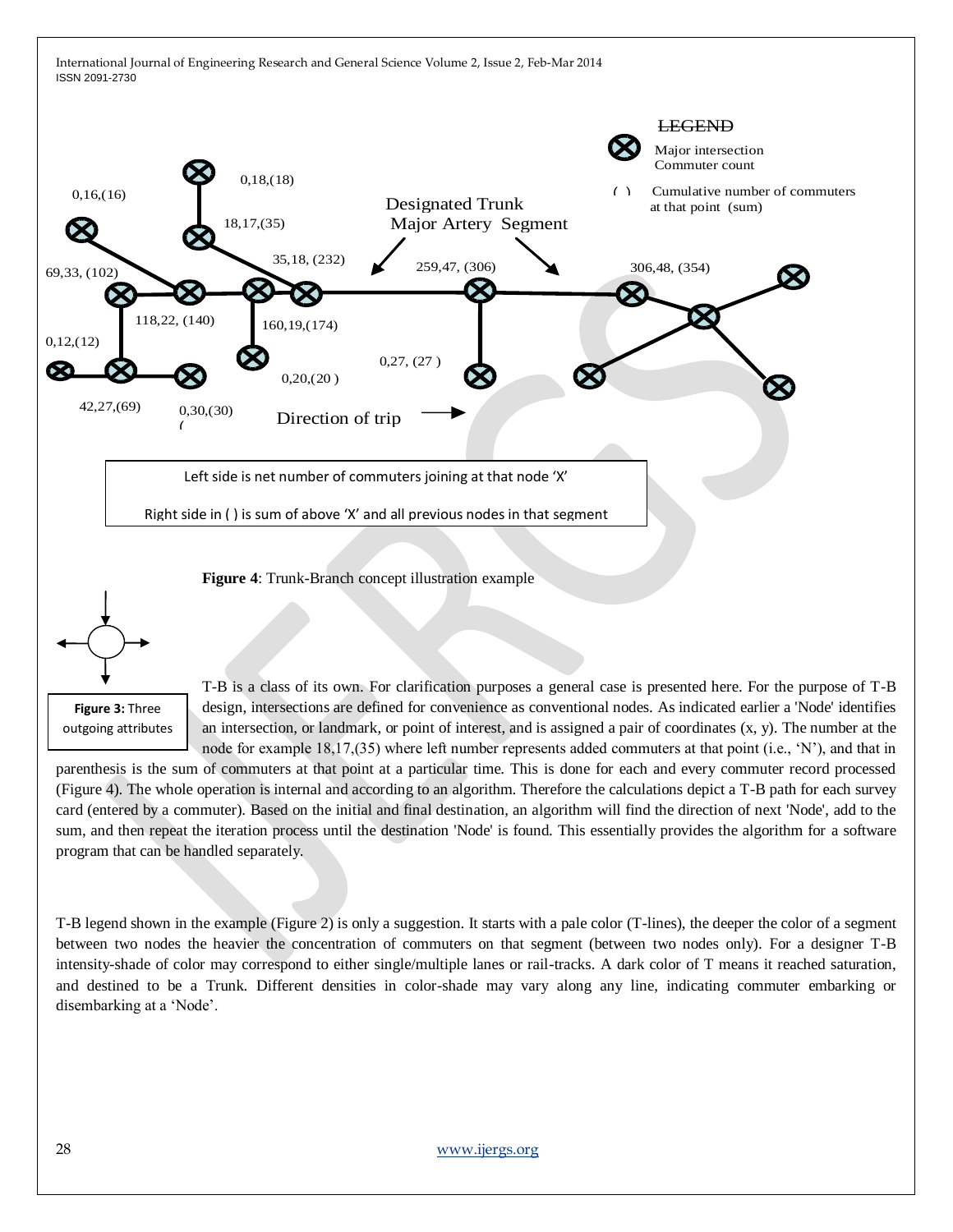#### **Processing the Example**

The cumulative progresses are shown in an example (Figure 5). Let A, B, C represent nodes (x, y coordinate address).



**Figure 6**: Segment of Figure 3 demonstrating concept calculations

The above example depicts a trip of one (or more) commuter within an overall T-B system (schematically). It does not matter where in the system the trip takes place.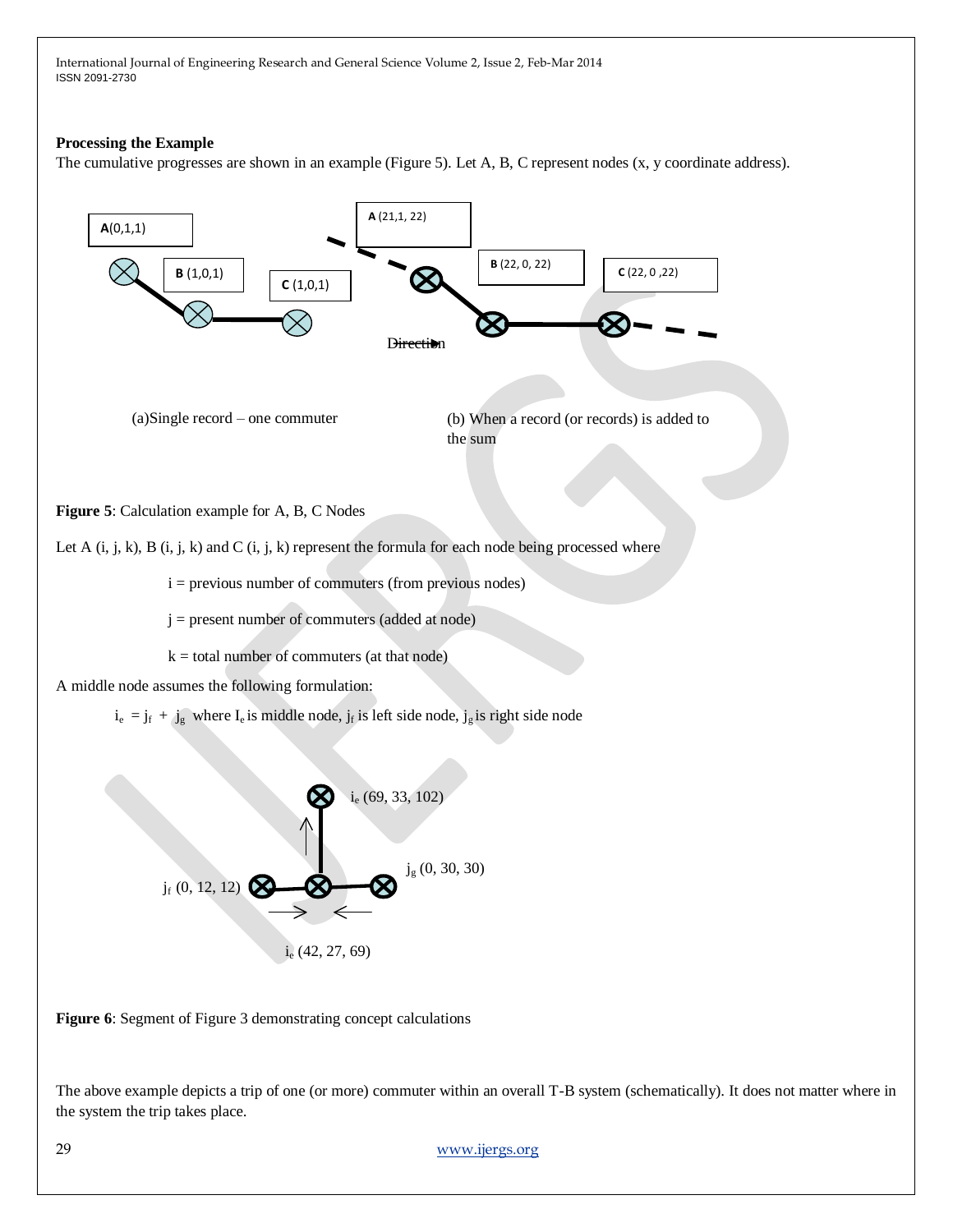Each individual commuter card is one new record. Therefore a one (1) is being added to the commuter count in calculating the number 1(sum), the new sum is then (1+ previous sum). It's entirely internal to the system, not visible to the user, and is part of the processing; it is presented here solely for explanation of the buildup method of a T-B network. As more commuter records are processed, the number to the left and inside parenthesis may or may not change, while the number in parenthesis (sum), serving as the color-change-argument, may change, as represented in the graphics (Figure 2). A dark color indicates a possible design consideration for a rapid, (express) efficient commuter's channel. The rationale of a 'RANGE' of numbers is an indicator for commuter density. That occurrence helps in defining a possible TRUNK.

The evolution of a single commuter record (survey card) as part of and into a complex T-B system has been demonstrated here. T-B concept can be applied to major highways (freeways/expressways) as well as rail and bus (surface, elevated, subways). It has many advantages. It allows different configuration study models for the purpose of designing a proper transportation network. Based on the survey study it helps to optimize the use of the overall system. T-B may indeed unintentionally coincide with a major route (thoroughfare). T-B thus serves as a guide in establishing a workable master plan, which in turn enables planning of an efficient public transit system. It can be shown that it is adaptable for use of an inter-modal arrangement of any magnitude.

This paper described software principles only. To accomplish the T-B processing procedures, a complete software package must be developed for use.

### **Dynamic Master Plan (DMP)**

A DMP for Public Transit is an overall plan that serves to devise a layout part by part of an intended successful public transit system. DMP means a progressive, adjustable plan to satisfy the needs of the commuting public, implementation of which will eventually accomplish its purpose i.e., better commuting. DMP emanates naturally from a T-B configuration. It is the closest dealing with actual issues of implementation. By its very definition it should be updated periodically to reflect commuters needs, and it does not matter whether they use public transit or other means of transportation. It serves the public and appropriate authorities for future planning and statistics.

A master plan processor may use an adjustment formula to optimize route generation. Thus T-B has many advantages over other planning methods. Its design is independent of special implementation interests (buses, car lovers etc).

## **PUBLIC TRANSIT SYSTEMS**

No particular transit system is being recognized as preferred for T-B design. Definitely no single mode of transportation can satisfy the needs of a metropolitan area. It only depends on the will of the public to invest in the best possible transportation infrastructure. As indicated below, three basic systems of transportation are identified in this paper [12]:

- Category A Freeways or divided, controlled-access highways which serve only through traffic.
- Category B Arterials, some of which are partially grade separated multilane roadways serving mostly through traffic.
- Category C Urban streets, which serve primarily local traffic accessing the served area.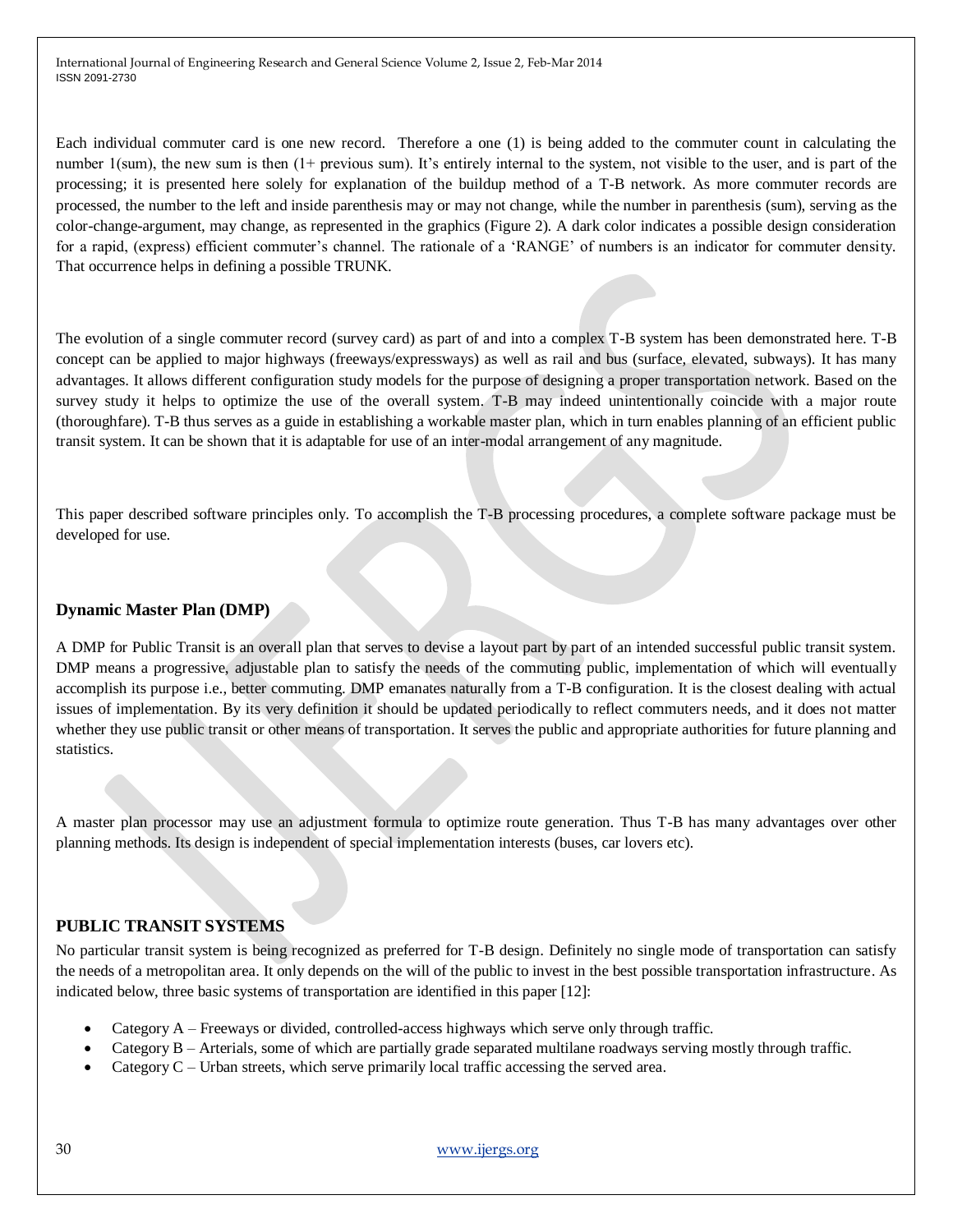The most desirable system, true RAPID TRANSIT, is the underground system. A rail system independent of traffic lights, it takes off lots of cars from the streets and tons of health damaging fumes. It delivers fast, safe, and secure commuter service void of accidents, compared to roads, no "freeway rage", reliable, controllable, and long lasting, but more costly to build.

## **SUMMARY, LIMITATIONS, CONCLUSIONS AND RECOMMENDATIONS**

T-B is a viable method and could be the basis for design of a public transit system. Based on the surveys and T-B results, it allows transit professionals /administrators to make any adjustments and improvements, serves as a guide in any further developments, and enhancements needed to provide better service to the general public.

Metropolitan areas require multiple modes of transportation to satisfy their changing public needs. People happen to travel long distances. Examples of multiple needs are trips to work or business, medical, educational or cultural activities or appointments. Hence the outcome of any design has to be a system that satisfies the needs and convenience of commuters. Current systems do not address the needs of commuters and most deal just with ground surface transit like buses. Surface street transportation is getting saturated and causing damage to public health, loss of time and productivity. Contrary to other studies T-B is not involved in bus fare, bus comfort, or any guessing techniques like Census Bureau statistics. T-B is based on real data. In reviewing the studies of various transportation modes, including existing large transit systems (mostly buses) it is apparent that no matter what kind of system, none can provide the speed and safety to move large number of commuters [10,13]. There is no consistent existing method for planning that fits into a model or lends itself for T-B adaptation.

Federal/state support is unavoidable to construct the infrastructure. No county or large city can afford a massive mass transit construction. The cost to the federal government is evident everywhere [4]. There is a traditional obsession with cars, a costly addiction. Car culture is contributing to soil and water contamination by leaking oil and other fluids. Gasoline stations are a major problem in contamination of soil and air, thus adding to deadly air pollution mix. Also to be considered is the economic component of global warming. Car and bus manufacturers, oil barons and insurance companies are a problem, and the politically misguided public only worsens traffic conditions everywhere. Poor conditions on public vehicles as well as security concerns discourage people from using transit systems. Only quick, fast, safe and secure delivery of mass transit will solve commuters" problems.

As for existing systems, changes and adaptations can be made, based on the T-B analysis. It may be necessary to consolidate present carriers for better efficiency or to replace them with an integrated system. It is not about eliminating anything in existence, it is about diversifying. Railroad commuter trains proved to be of benefit to distant housing dwellers [12]. There are public bus systems and specialized services like transport to medical facilities, which are in abundance. However there is a lack of coordination, causing time loss to commuters and unnecessary expenses. It takes will and courage to change for the better.

## **Conclusions**

The problem of integrated planning of a public transportation system, which is essentially, an optimization problem, has been solved using an innovative approach of TRUNK\_BRANCH approach which resulted in excellent results.

## **ACKNOWLEDGEMENTS**

The authors would like to thank Mrs. Ruth Wilkoff for editing the manuscript.